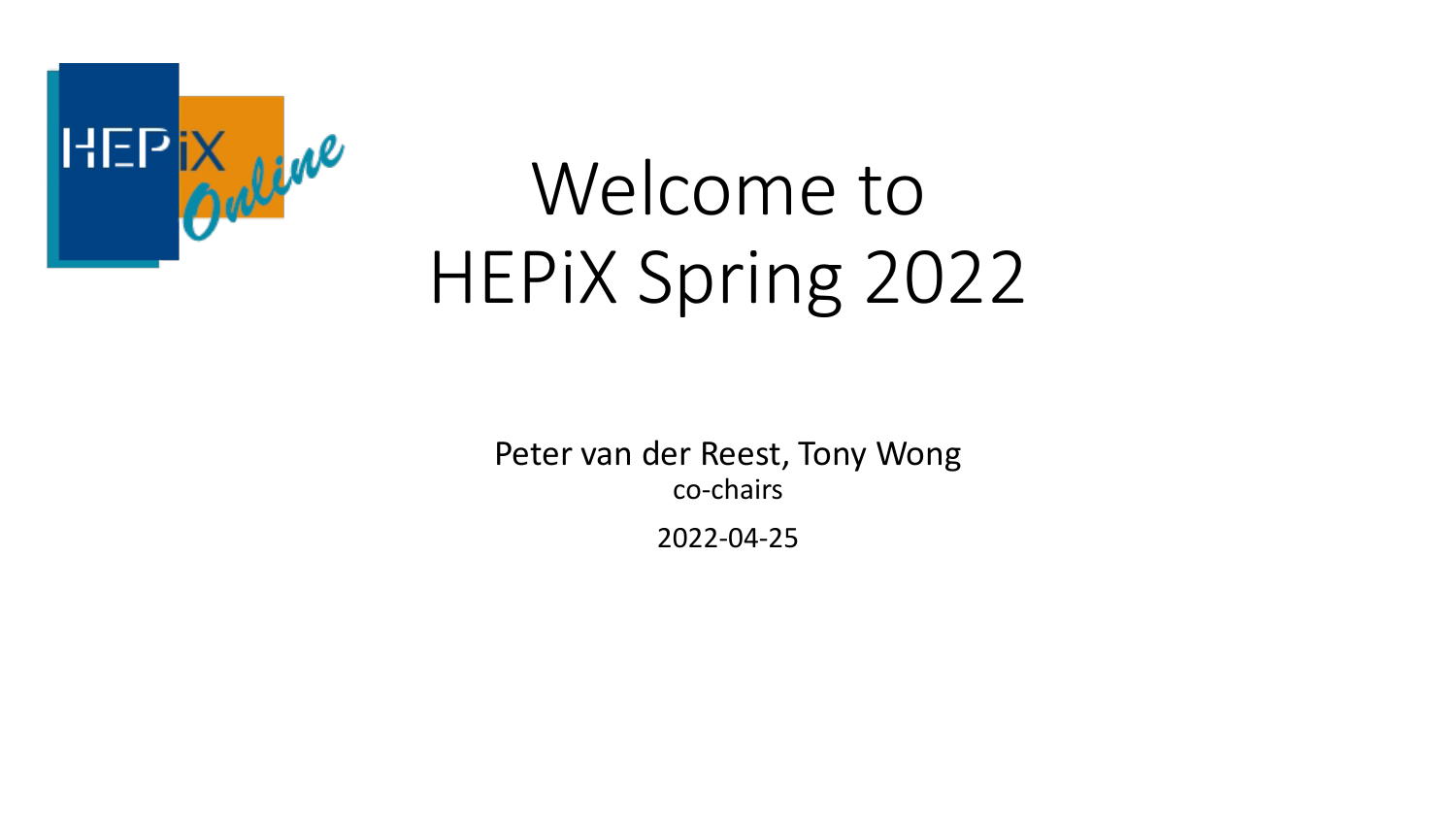## Program



- All regular tracks are present
- Workshop will be running from Monday through Thursday
	- Full program available online -

[www.hepix.org](http://www.hepix.org/) will always point you to the current event

- Please check for updates in the timetable (force-reload browser!)
- Morning sessions primarily aimed at Asia & Europe
	- 09:00h 12:00h CEST
- Evening sessions primarily aimed at North America and Europe
	- 16:00h 19:00h CEST
- All sessions will be recorded and made available online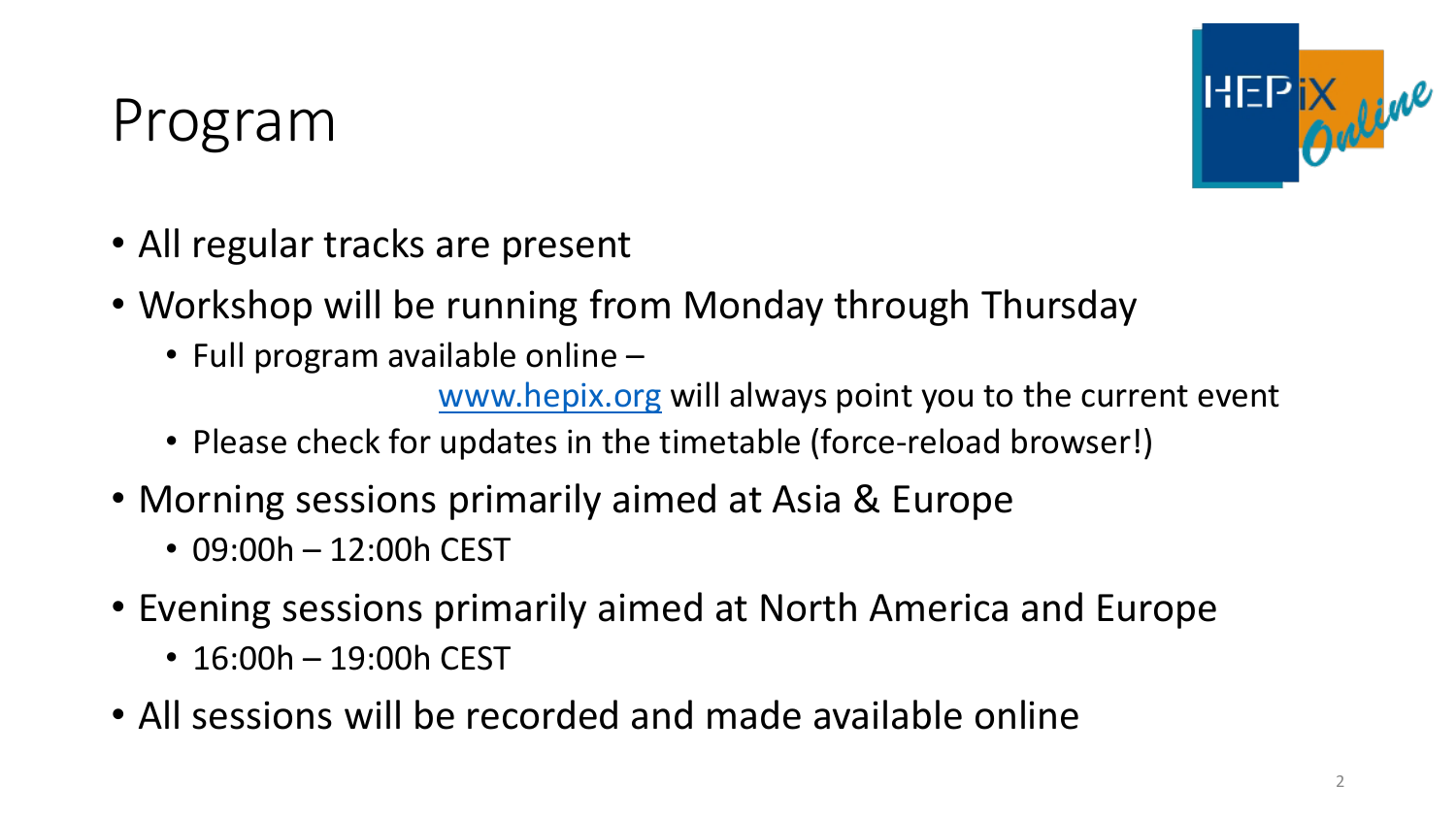# An online meeting…



- Reminder about video conference etiquette…
	- Please mute your microphones during presentations
	- Please have your video stream disabled unless you are the speaker or the session chair
	- During Q&A, please activate your camera and microphone when asking a question
	- Please use the Zoom "hand" symbol to make a request for questions
	- The session chair will call on you to pose your question
	- For general comments, do **not** use the Zoom chat
		- Use it only for un-expected issues such as poor audio, no slides visible, etc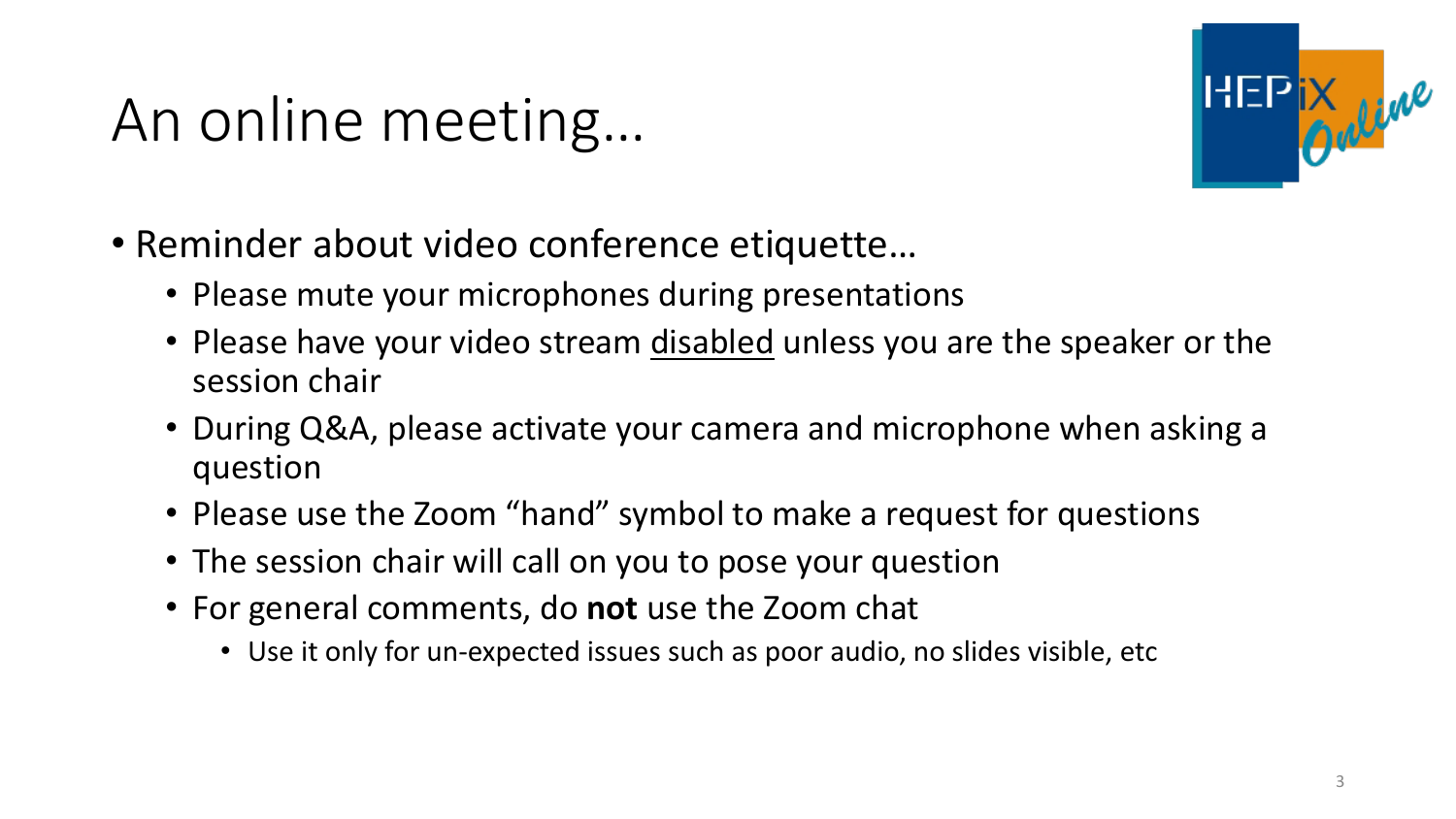# Comments and Discussions



- Of course, HEPiX thrives on offline discussions and brief 'coffee break' exchanges
- These are -unfortunately- not possible this week; at least not in person
- Use the HedgeDoc shared document (https://notes.desy.de/ou FtY6SDKkaE8kUoi6gA) [for questions and comments to presenters.](https://notes.desy.de/ou_F-tY6SDKkaE8kUoi6gA) 
	- HedgeDoc at DESY is accessible via federated authentication.
	- If you cannot access it, please ask your questions during the Zoom session or send email to hepix-conference-org@hepix.org, and the organizers will post your questions on the HedgeDoc shared document
- Feel free to ask background questions to speakers, or initiate offline discussions with people sharing an interest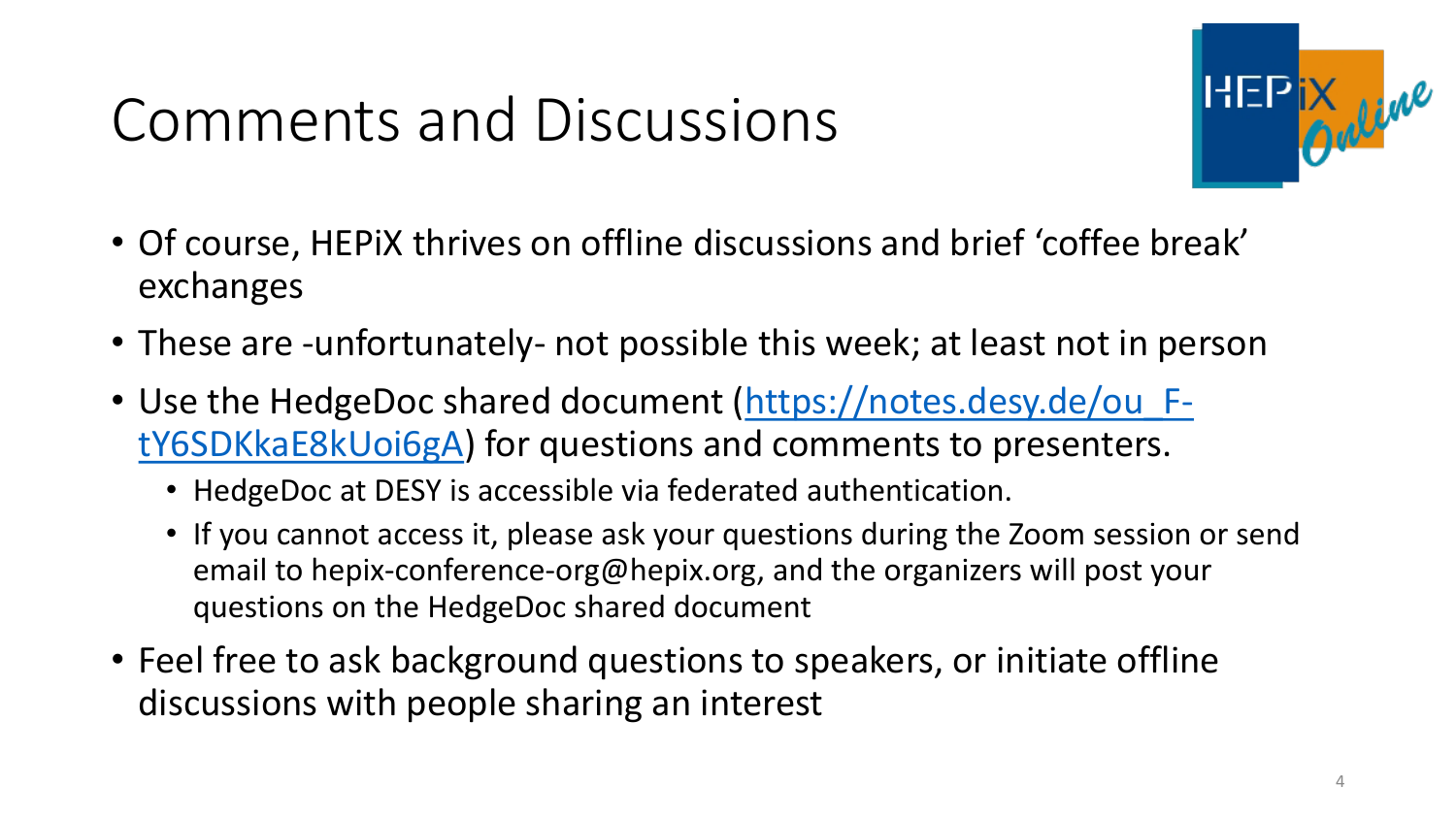## Group Photo



- Sebastian Lopienski offered to host a group photo event again
- Idea: all interested participants turn on their video stream
- Sebastian does a screen grab of all
- Then runs some clever scripts and produces a photo poster for all
- Photo sessions before the breaks on Tuesday morning and afternoon
- If you would like to participate, please turn on your video. If not, please leave it off
- If you have participated in the morning photo session, you do not need to be present for the afternoon session